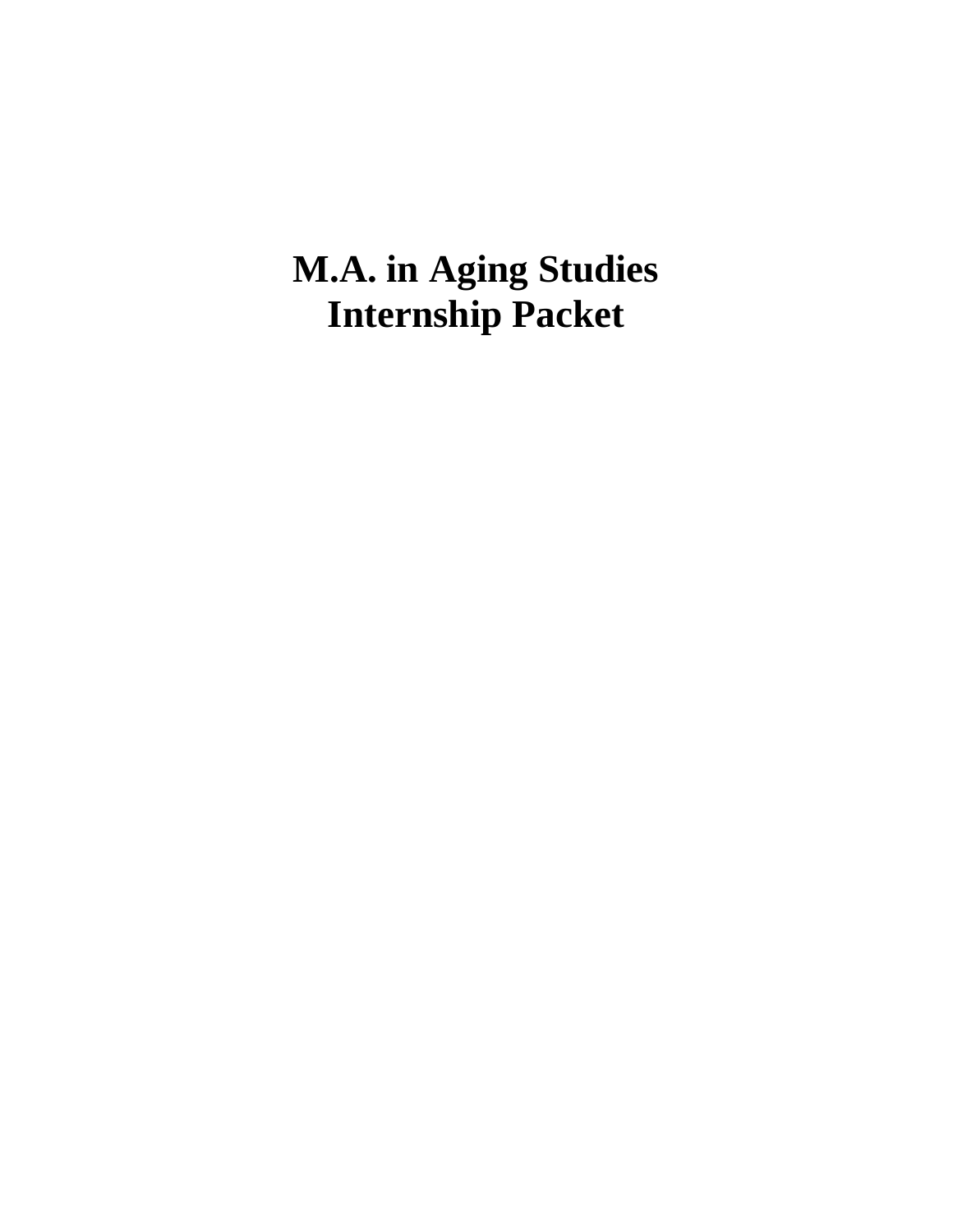# **Index**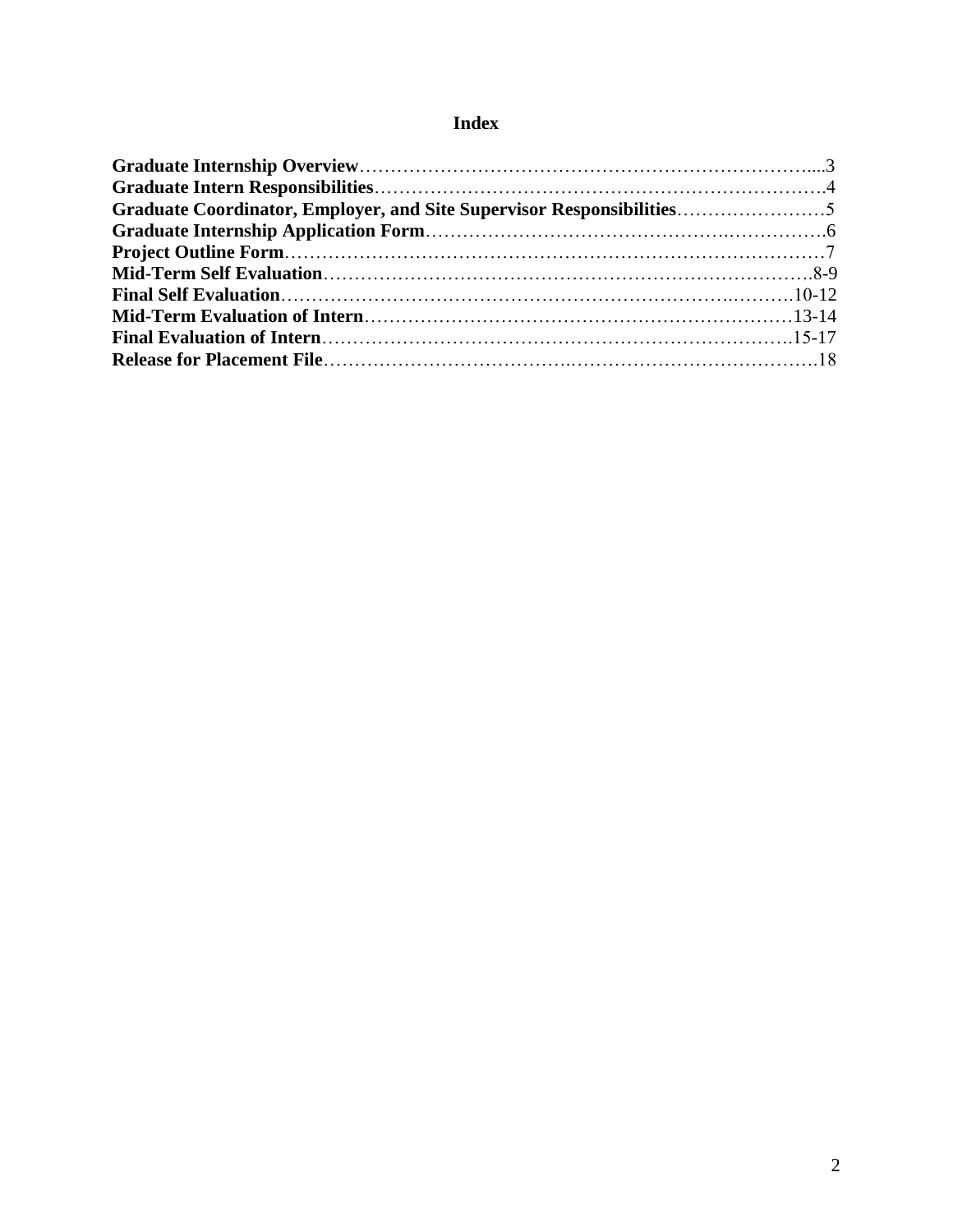#### **Graduate Internship Overview**

The purpose of the M.A. in Aging studies internship is to provide an opportunity for graduate students to integrate knowledge and theory into practice while participating in the activities of a specific agency, organization, or institution. The experience is also intended to provide employment options in the field of aging/gerontology.

The job description and specific work activities for individual students will be determined by the mission and purpose of the cooperating agency and the student's goals, competencies and needs. The student should work with a site supervisor to identify specific internship objectives, plan of activities, timeline, and how outcomes will be disseminated for the internship experience. It is anticipated that the internship site supervisor will provide the student with opportunities. In order to receive academic credit, the student must complete three semester credits that equals 150 clock hours, weekly activity logs, an internship project, a mid-term self-evaluation and a final self-evaluation. Students may or may not receive final compensation for this internship experience; the employer will determine this. The field experience may not be a continuation of a previously held responsibility at an existing place of employment.

Note that while an intern may register for more than three semester hours of credit, only three semester hours will be counted towards the M.A. in Aging Studies graduation requirement.

The cooperating agency internship supervisor must have expertise in the field of aging studies/gerontology. Various academic credentials and/or work experience can qualify an individual to supervise a M.A. in Aging Studies intern. The site supervisor must possess significant expertise in the field of aging studies/gerontology as evidence by a Master's degree in aging studies/gerontology or related discipline and/or significant work experience in the field of aging. Also, the site supervisor must be primarily involved in gerontological activities at the cooperating agency.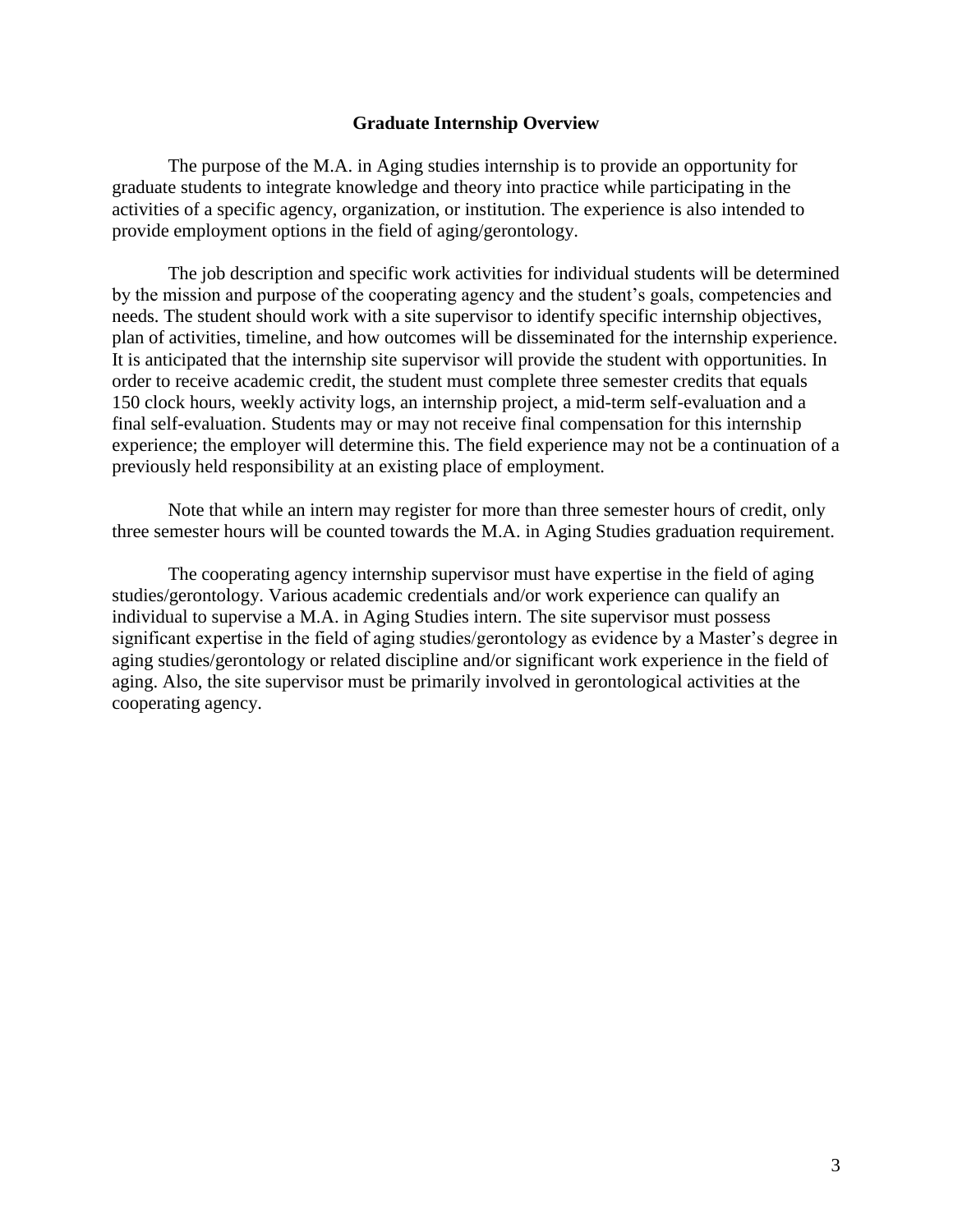# **Graduate Intern Responsibilities**

- 1. Obtain the Student Internship Information Packet and Site Supervisor's Information Packet prior to the term in which you plan to register for the internship.
- 2. Consult with the M.A. in Aging Studies Graduate Coordinator and discuss possible field experience sites.
- 3. Complete the Graduate Internship Application Form and obtain approval to register for field experience from the M.A. in Aging studies Graduate Coordinator by midterm of the semester prior to your internship.
- 4. Select an internship that will provide new learning in the field of aging studies/gerontology.
- 5. Prepare a letter of application and resume to present to the prospective site director at the agency, organization, or institution.
- 6. Make an appointment to interview with the potential site director at the agency, organization, or institution.
- 7. Interview the potential site director discussing:
	- Internship objectives
	- Possible learning experiences
	- Your work schedule and hours
	- Your responsibilities
	- The evaluation process
	- The requirements of the internship (e.g. midterm and final evaluations, weekly logs, final project).
- 8. Submit the completed Graduate Internship Agreement Form with appropriate signatures to the M.A in Aging Studies Graduate Coordinator and site supervisor to discuss internship project ideas.
- 9. Consult with M.A. in Aging Studies Graduate Coordinator and site supervisor to discuss internship project ideas.
- 10. Participation for a minimum of 50 clock hours for each one semester hour of credit. In other words, a 3-credit internship would equal a minimum of 150 clock hours of internship work.
- 11. Assume responsibility for housing, transportation, and living expenses incurred during the internship.
- 12. Maintain the work schedule and complete the project as agreed upon by you the site supervisor, and the faculty internship supervisor.
- 13. Maintain contact with the faculty internship supervisor during the internship.
- 14. Complete all written assignments, including weekly log of activities, self-evaluations, projects, and other responsibilities as necessary.
- 15. Completed weekly logs must be submitted to the faculty internship supervisor on a weekly basis during internship.
- 16. In the event of illness, notify both the employer and the faculty internship supervisor.
- 17. Write a letter of appreciation to the site supervisor at the end of the internship.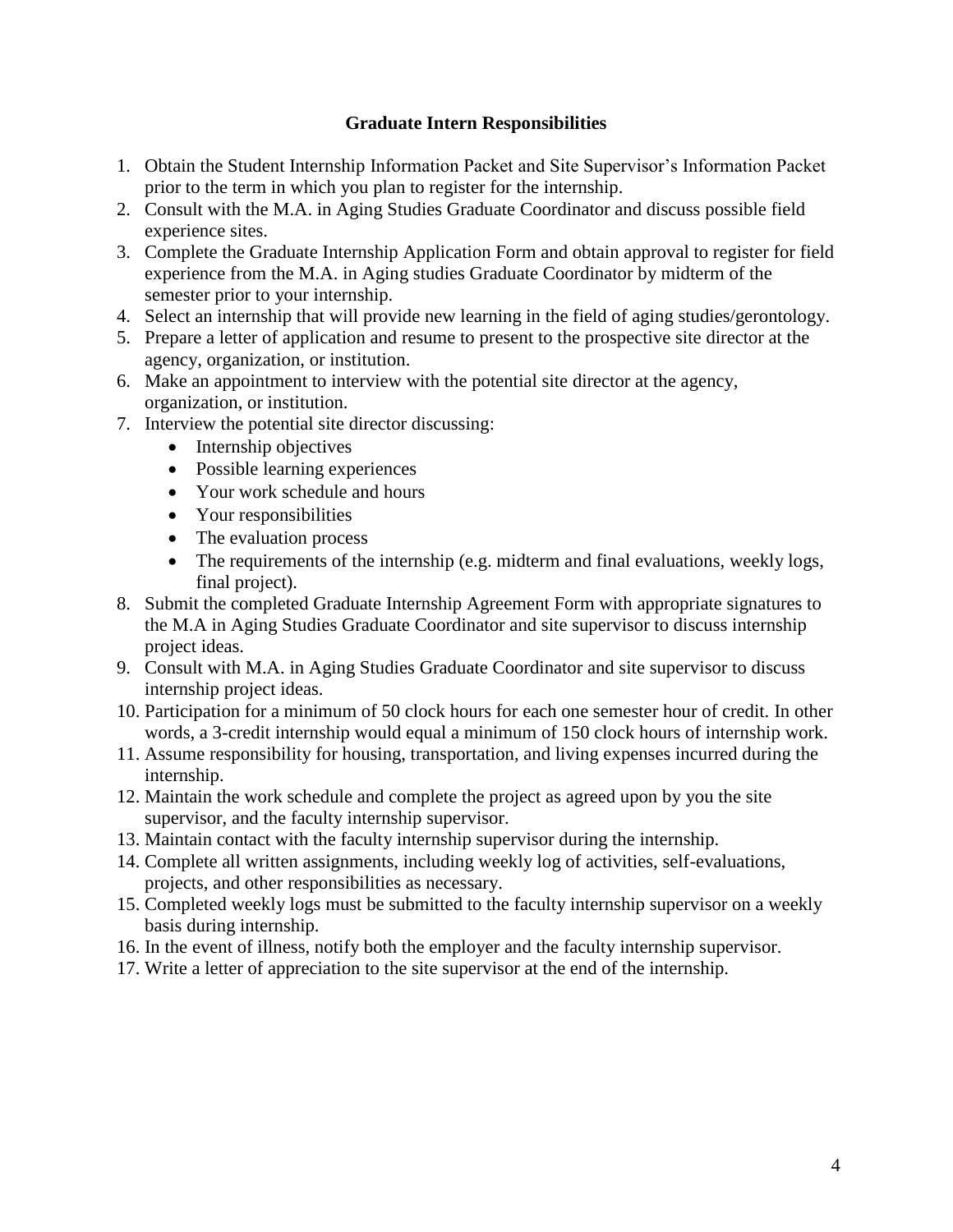# **M.A. in Aging Studies Graduate Coordinator's Responsibilities**

- 1. Consult with the student to identify potential internship sites.
- 2. Secure signatures on the student's Graduate Internship Application Form and send to the Faculty Internship Supervisor (if different from the Graduate Coordinator) and HSCL Chair.
- 3. Discuss internship requirements with the student and make referral to the Faculty Internship Supervisor (if different from the Graduate Coordinator).
- 4. Secure signatures on the student's Graduate Internship Agreement Form after placement has been obtained and refer to Faculty Internship Supervisor (if different from the Graduate Coordinator).

# **Cooperating Employer Responsibilities**

- 1. Provide for a conference with or interview the prospective intern.
- 2. Offer the intern placement verbally or in writing if participation by the business, agency, or institution desired.
- 3. Assign one middle management or above employee as the intern's site supervisor who will direct the work experience of the intern for the duration of the internship.
- 4. Provide the physical facility and space for the intern.
- 5. Reimburse the intern at the agreed upon stipend, if applicable.

# **Site Supervisor Responsibilities**

(Site Supervisor may be the employer or an individual designated by the employer.)

- 1. In coordination with the intern, develop specific work objectives and a specific job description.
- 2. Organize and supervise the entire work activities of the intern.
- 3. Plan and supervise specific work activities of the intern in keeping with the stated job description on the Graduate Internship Agreement Form and work objectives developed with the intern.
- 4. Provide specific job skills training along with appropriate emotional, mental, and physical support of the student.
- 5. Discuss possible internship project options with the student.
- 6. Facilitate interpersonal relationships between the intern and other employees if necessary.
- 7. Treat the intern as any regular employee whether the intern is paid or volunteer.
- 8. Insure the internship is not exploited on the job.
- 9. Complete and return to the faculty internship supervisor both the mid-term and final evaluation forms concerning the intern's performance.
- 10. Conduct a conference with the intern after the Final Evaluation to provide feedback for the intern regarding the internship experience.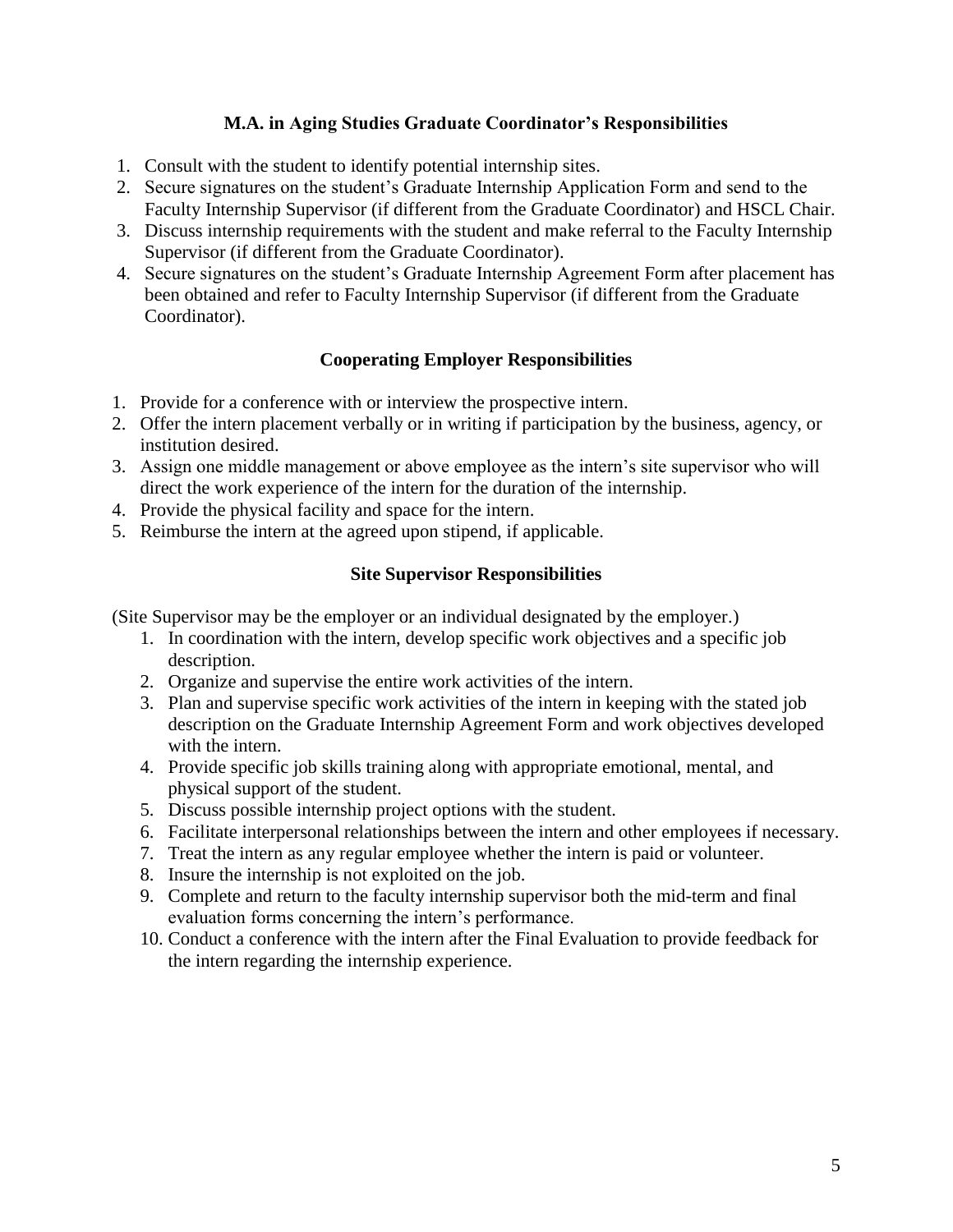# **HSL 5985 Aging Studies Internship** M.A. in Aging Studies Eastern Illinois University

# **Graduate Internship Application Form**

| 1.          | This is a request permission to be registered in HSL 5985 Aging Studies Internship for<br>the semester as indicated below: |      |
|-------------|----------------------------------------------------------------------------------------------------------------------------|------|
|             |                                                                                                                            |      |
|             |                                                                                                                            |      |
|             |                                                                                                                            |      |
|             | 4. Address (during internship)                                                                                             |      |
|             | 5. Have you secured an internship site location?                                                                           |      |
|             |                                                                                                                            |      |
|             | 6. Name/City & State of Internship site                                                                                    |      |
| 7.          | Do you have a valid driver's license and will you have access to a car during your<br>internship?                          |      |
|             |                                                                                                                            |      |
| Signatures: |                                                                                                                            |      |
| Student     |                                                                                                                            | Date |
|             | Aging Studies Graduate Coordinator                                                                                         | Date |
|             | <b>Faculty Internship Supervisor</b><br>(if different from Graduate Coordinator)                                           | Date |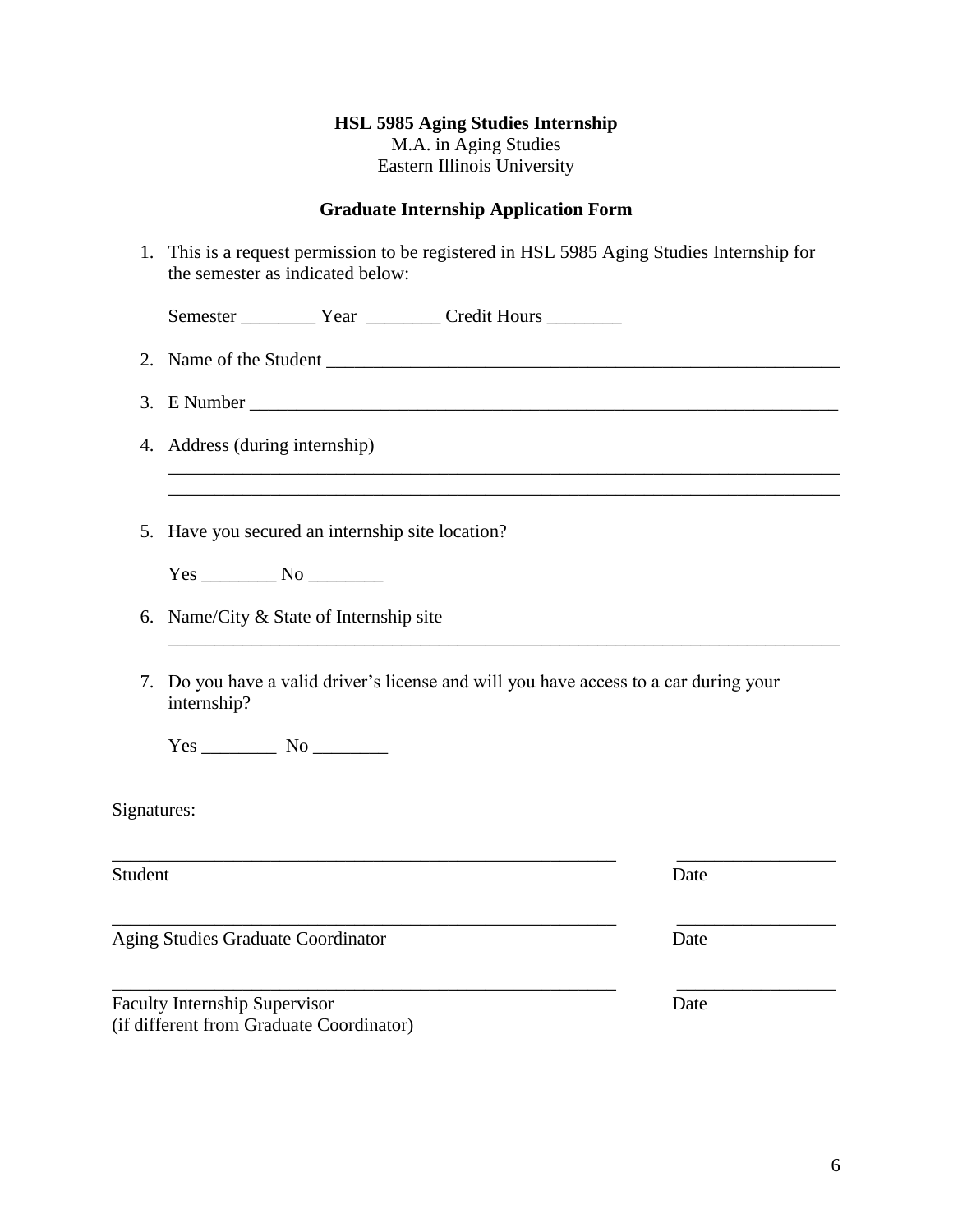# **Project Outline Form**

(Submit to Faculty Internship Supervisor prior to completion of 35 clock hours)

- I. Project Title
- II. Objectives/Purposes

III. Action Plan

IV. Plan to Disseminate Outcomes of Project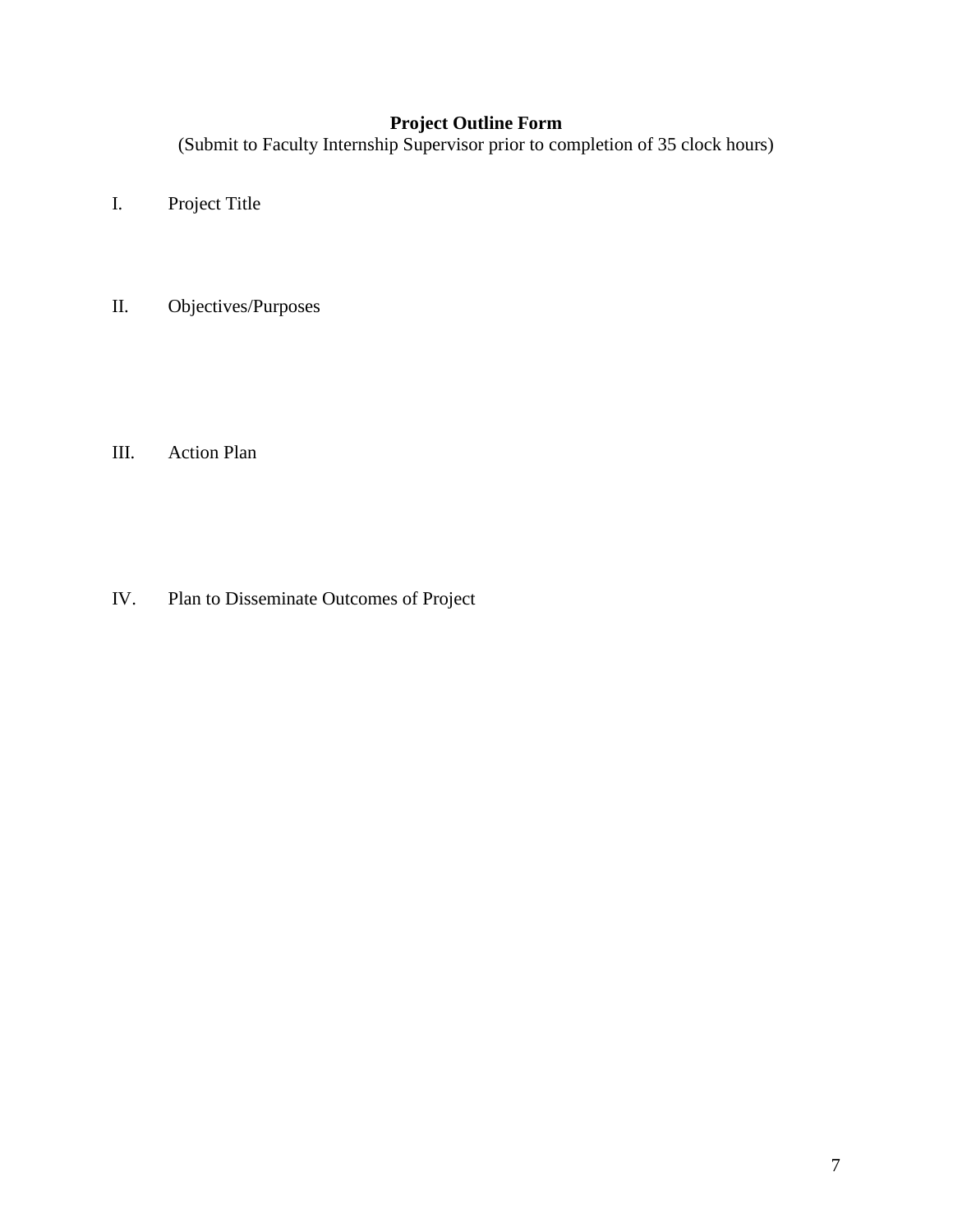M.A. in Aging Studies

Eastern Illinois University

# **Mid-Term Self Evaluation**

*(To be completed by the intern)*

| Name of Intern      | Name of Site Supervisor |
|---------------------|-------------------------|
| Signature of Intern | Name of Internship Site |
| Date                |                         |

Address/City/State/Zip Code of Internship Site

# **Instructions:**

This evaluation is to be conducted immediately after completing one-half of the total number of hours required. The completed form is to be sent to the faculty internship supervisor.

| <b>Performance</b>                           | 4 | $\mathbf{3}$ | $\overline{2}$ | $\bf{0}$ | <b>NA</b> | <b>Comments</b> |
|----------------------------------------------|---|--------------|----------------|----------|-----------|-----------------|
| Knowledgeable of subject matter and applies  |   |              |                |          |           |                 |
| knowledge to professional practice           |   |              |                |          |           |                 |
|                                              |   |              |                |          |           |                 |
| Effective in verbal communication            |   |              |                |          |           |                 |
|                                              |   |              |                |          |           |                 |
| Effective in written communication           |   |              |                |          |           |                 |
|                                              |   |              |                |          |           |                 |
| Interacts with others effectively and        |   |              |                |          |           |                 |
| appropriately                                |   |              |                |          |           |                 |
| Works well with co-workers and clients       |   |              |                |          |           |                 |
| (e.g., respect, patience, courtesy, tact)    |   |              |                |          |           |                 |
| Displays a positive attitude                 |   |              |                |          |           |                 |
|                                              |   |              |                |          |           |                 |
| Effective time management skills             |   |              |                |          |           |                 |
|                                              |   |              |                |          |           |                 |
| Displays ethical behaviors and practices     |   |              |                |          |           |                 |
|                                              |   |              |                |          |           |                 |
| Displays practical judgment and common sense |   |              |                |          |           |                 |
|                                              |   |              |                |          |           |                 |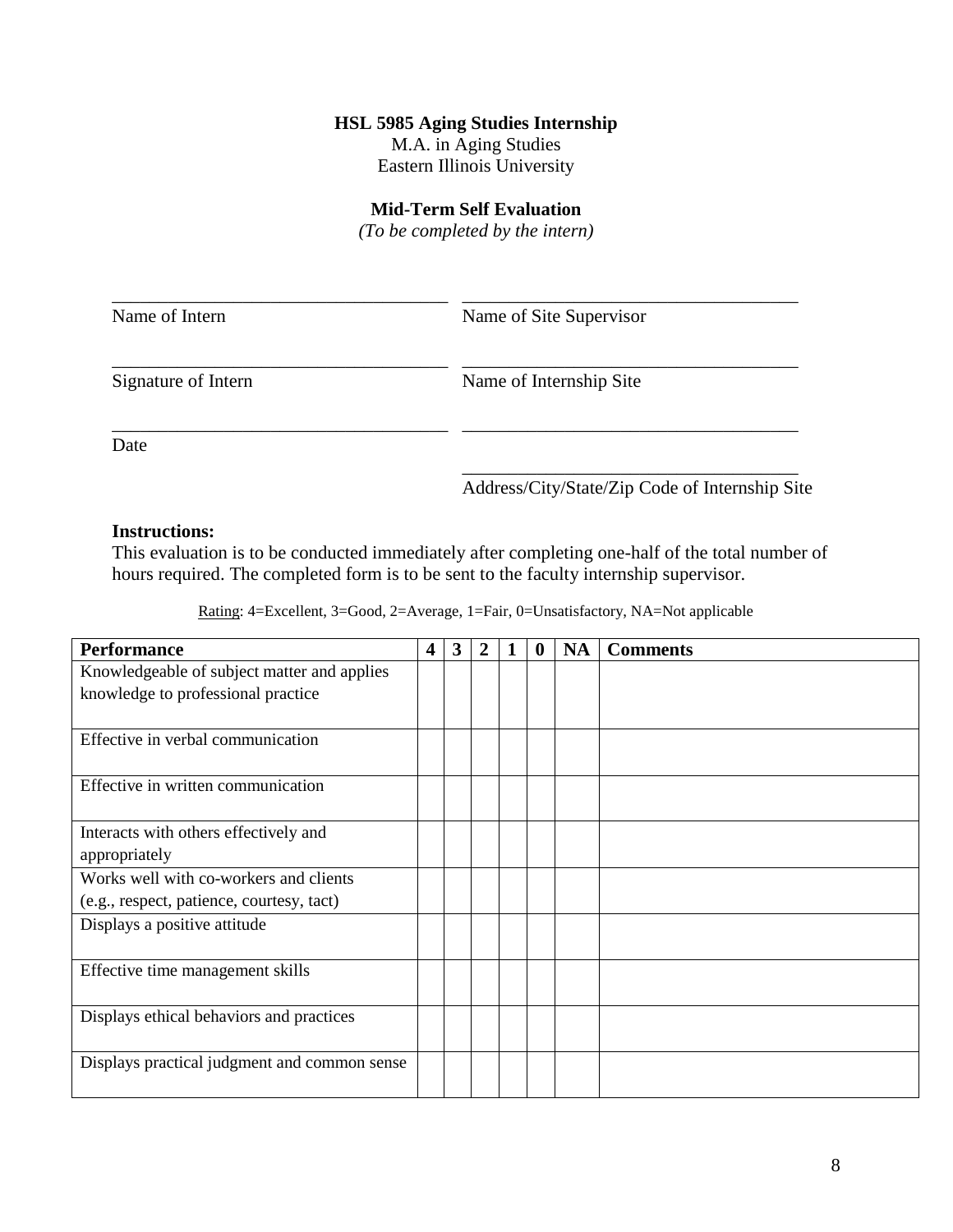# **Mid-Term Self Evaluation**

Rating: 4=Excellent, 3=Good, 2=Average, 1=Fair, 0=Unsatisfactory, NA=Not applicable

| <b>Performance</b>                                                                    | 4 | 3 | $\overline{2}$ | $\bf{0}$ | <b>NA</b> | <b>Comments</b> |
|---------------------------------------------------------------------------------------|---|---|----------------|----------|-----------|-----------------|
| Displays sound decision-making                                                        |   |   |                |          |           |                 |
| Brings an adequate amount of<br>education/training to internship                      |   |   |                |          |           |                 |
| Accepts and follows directions                                                        |   |   |                |          |           |                 |
| Self-motivated/follows through<br>with tasks on own initiative                        |   |   |                |          |           |                 |
| Displays problem-solving skills                                                       |   |   |                |          |           |                 |
| Demonstrates flexibility and<br>readily adapts to new situations/<br>responsibilities |   |   |                |          |           |                 |

| Professionalism                                    | 4 | $\mathbf{3}$ | 2 | $\bf{0}$ | <b>NA</b> | <b>Comments</b> |
|----------------------------------------------------|---|--------------|---|----------|-----------|-----------------|
| Projects a professional image                      |   |              |   |          |           |                 |
| Reports to/departs from<br>internship site on time |   |              |   |          |           |                 |
| Maintains a satisfactory<br>attendance report      |   |              |   |          |           | Days absent     |
| Accepts and implements<br>constructive criticism   |   |              |   |          |           | Days present    |
| Adapts to physical demands of<br>the job           |   |              |   |          |           |                 |
| Exhibits dedication to profession                  |   |              |   |          |           |                 |
| <b>Overall Evaluation</b>                          |   |              |   |          |           |                 |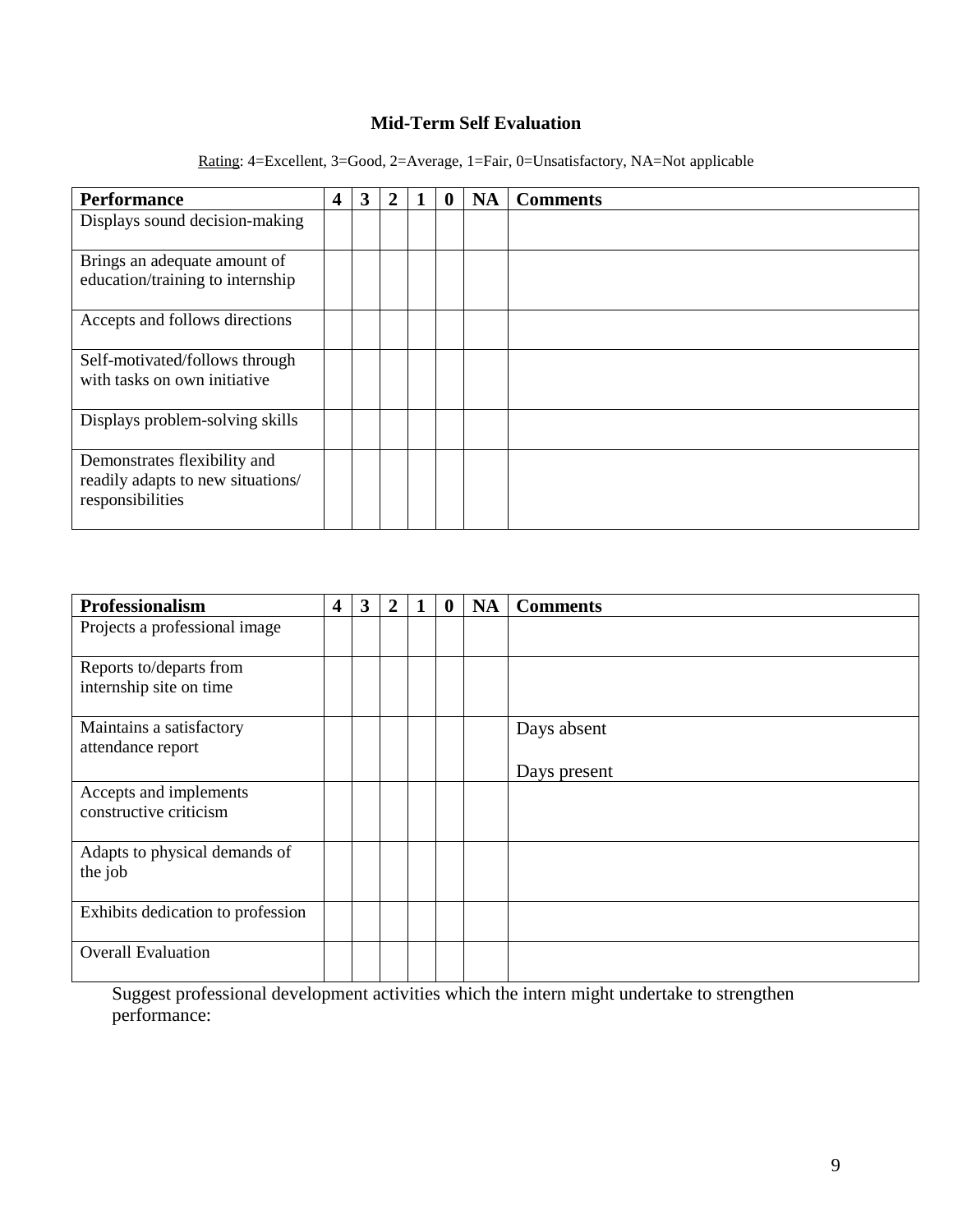M.A. in Aging Studies

Eastern Illinois University

# **Final Self Evaluation**

*(To be completed by the intern)*

| Name of Intern      | Name of Site Supervisor             |
|---------------------|-------------------------------------|
| Signature of Intern | Name of Business/Agency/Institution |
| Date                |                                     |

Address

#### **Instruction:**

This evaluation is to be conducted at the conclusion of the total number of hours required. The completed form is to be sent to the faculty internship supervisor.

| <b>Performance</b>                           | $\overline{\mathbf{4}}$ | $\mathbf{3}$ | $\overline{2}$ | $\bf{0}$ | <b>NA</b> | <b>Comments</b> |
|----------------------------------------------|-------------------------|--------------|----------------|----------|-----------|-----------------|
| Knowledgeable of subject matter and applies  |                         |              |                |          |           |                 |
| knowledge to professional practice           |                         |              |                |          |           |                 |
|                                              |                         |              |                |          |           |                 |
| Effective in verbal communication            |                         |              |                |          |           |                 |
|                                              |                         |              |                |          |           |                 |
| Effective in written communication           |                         |              |                |          |           |                 |
|                                              |                         |              |                |          |           |                 |
| Interacts with others effectively and        |                         |              |                |          |           |                 |
| appropriately                                |                         |              |                |          |           |                 |
| Works well with co-workers and clients       |                         |              |                |          |           |                 |
| (e.g., respect, patience, courtesy, tact)    |                         |              |                |          |           |                 |
| Displays a positive attitude                 |                         |              |                |          |           |                 |
|                                              |                         |              |                |          |           |                 |
| Effective time management skills             |                         |              |                |          |           |                 |
|                                              |                         |              |                |          |           |                 |
| Displays ethical behaviors and practices     |                         |              |                |          |           |                 |
|                                              |                         |              |                |          |           |                 |
| Displays practical judgment and common sense |                         |              |                |          |           |                 |
|                                              |                         |              |                |          |           |                 |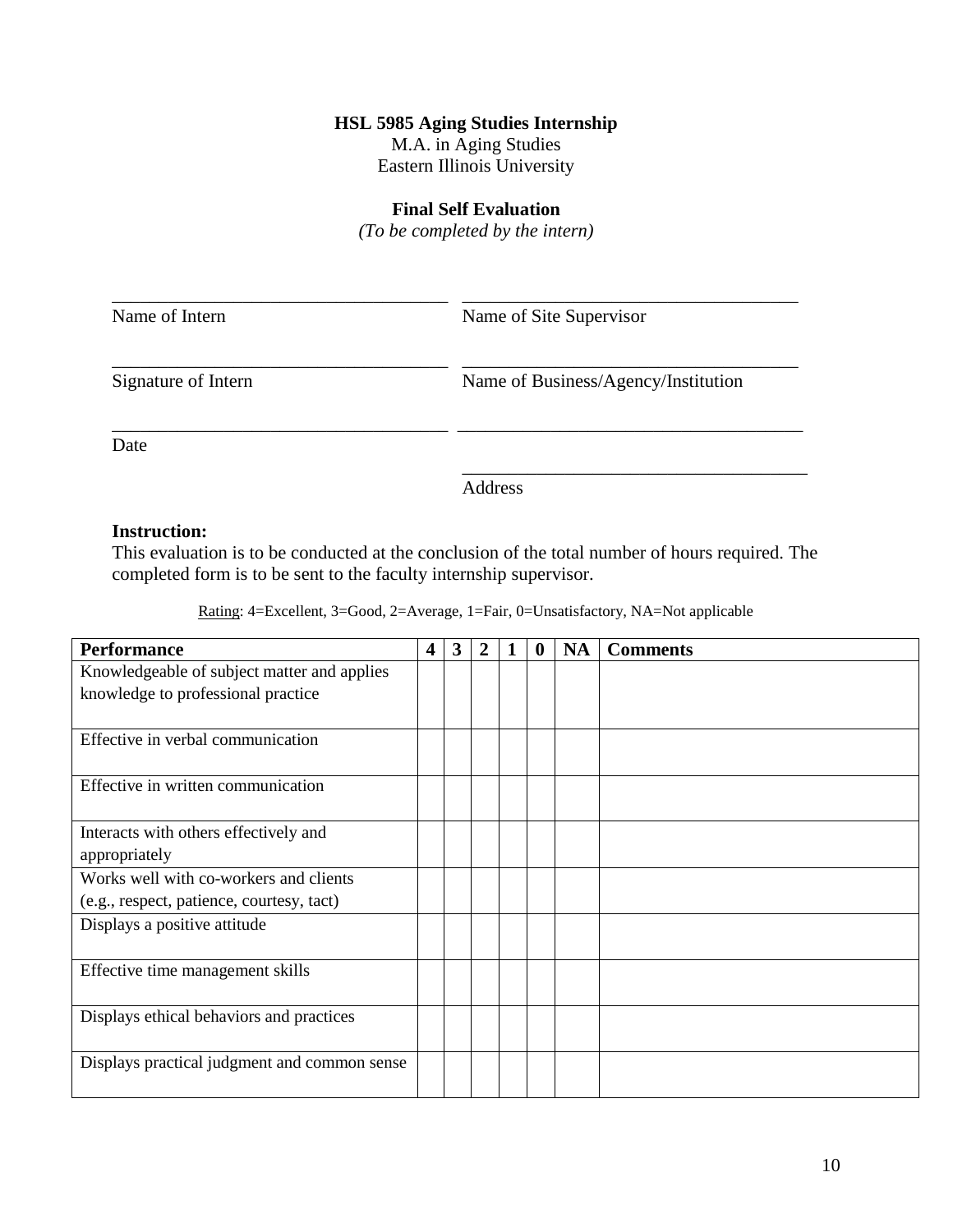# **Final Self Evaluation**

Rating: 4=Excellent, 3=Good, 2=Average, 1=Fair, 0=Unsatisfactory, NA=Not applicable

| <b>Performance</b>                                                                    | 4 | 3 | $\overline{2}$ | O | <b>NA</b> | <b>Comments</b> |
|---------------------------------------------------------------------------------------|---|---|----------------|---|-----------|-----------------|
| Displays sound decision-making                                                        |   |   |                |   |           |                 |
| Brings an adequate amount of<br>education/training to internship                      |   |   |                |   |           |                 |
| Accepts and follows directions                                                        |   |   |                |   |           |                 |
| Self-motivated/follows through<br>with tasks on own initiative                        |   |   |                |   |           |                 |
| Displays problem-solving skills                                                       |   |   |                |   |           |                 |
| Demonstrates flexibility and<br>readily adapts to new situations/<br>responsibilities |   |   |                |   |           |                 |

| Professionalism                                    | 4 | 3 | $\overline{2}$ | $\boldsymbol{0}$ | <b>NA</b> | <b>Comments</b>             |
|----------------------------------------------------|---|---|----------------|------------------|-----------|-----------------------------|
| Projects a professional image                      |   |   |                |                  |           |                             |
| Reports to/departs from<br>internship site on time |   |   |                |                  |           |                             |
| Maintains a satisfactory<br>attendance report      |   |   |                |                  |           | Days absent<br>Days present |
| Accepts and implements<br>constructive criticism   |   |   |                |                  |           |                             |
| Adapts to physical demands of<br>the job           |   |   |                |                  |           |                             |
| Exhibits dedication to profession                  |   |   |                |                  |           |                             |
| <b>Overall Evaluation</b>                          |   |   |                |                  |           |                             |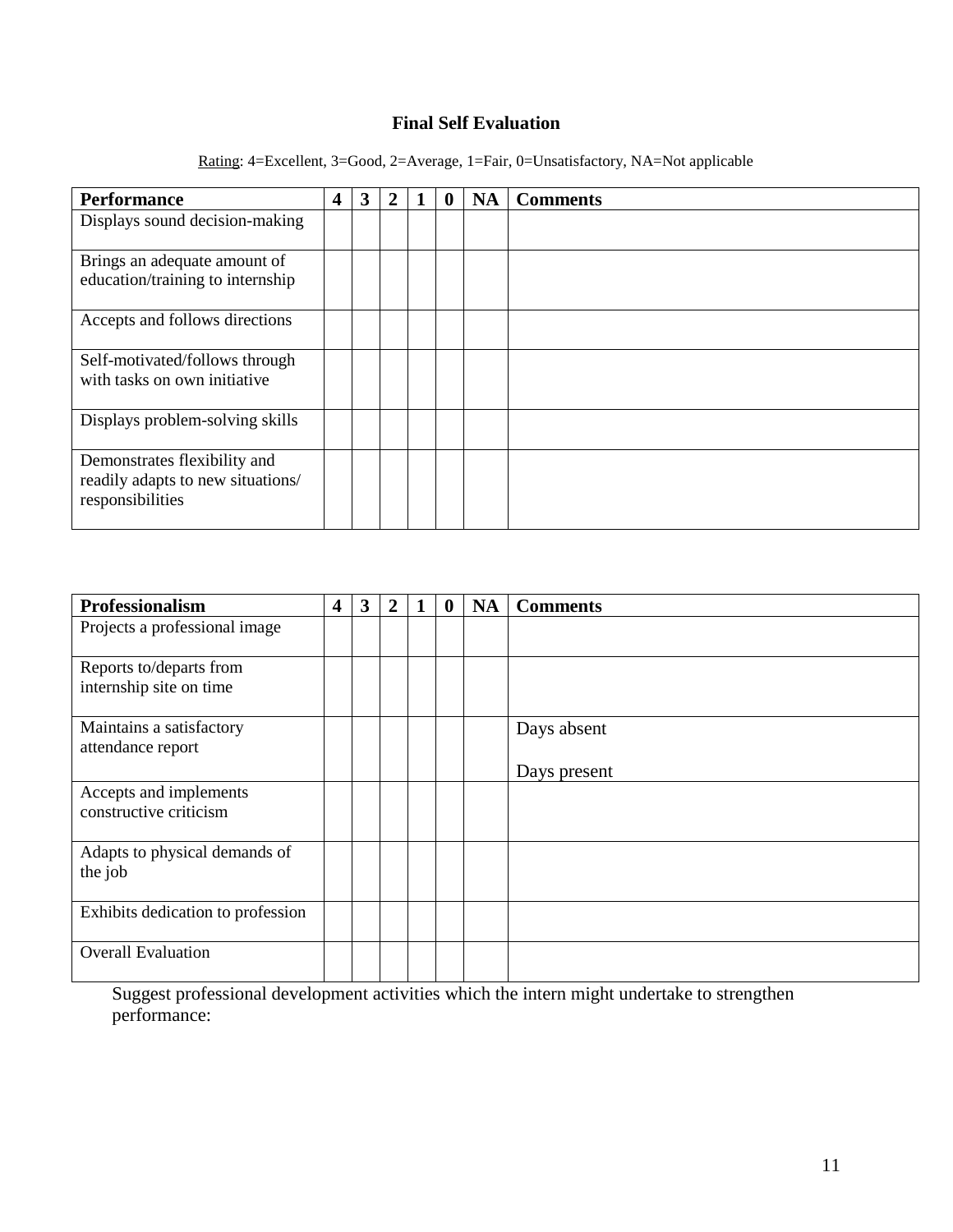M.A. in Aging Studies Eastern Illinois University

# **Final Self Evaluation**

*(To be completed by the intern)*

Name\_\_\_\_\_\_\_\_\_\_\_\_\_\_\_\_\_\_\_\_\_\_\_\_\_\_\_\_\_\_\_\_\_\_\_\_\_ Date \_\_\_\_\_\_\_\_\_\_\_\_\_\_\_\_

Briefly describe the learning experiences during the internship.

Briefly discuss the impact the internship has had on your career direction.

What additional guidance and/or mentoring could the employer and/or site supervisor offer to the internship experience?

Other comments: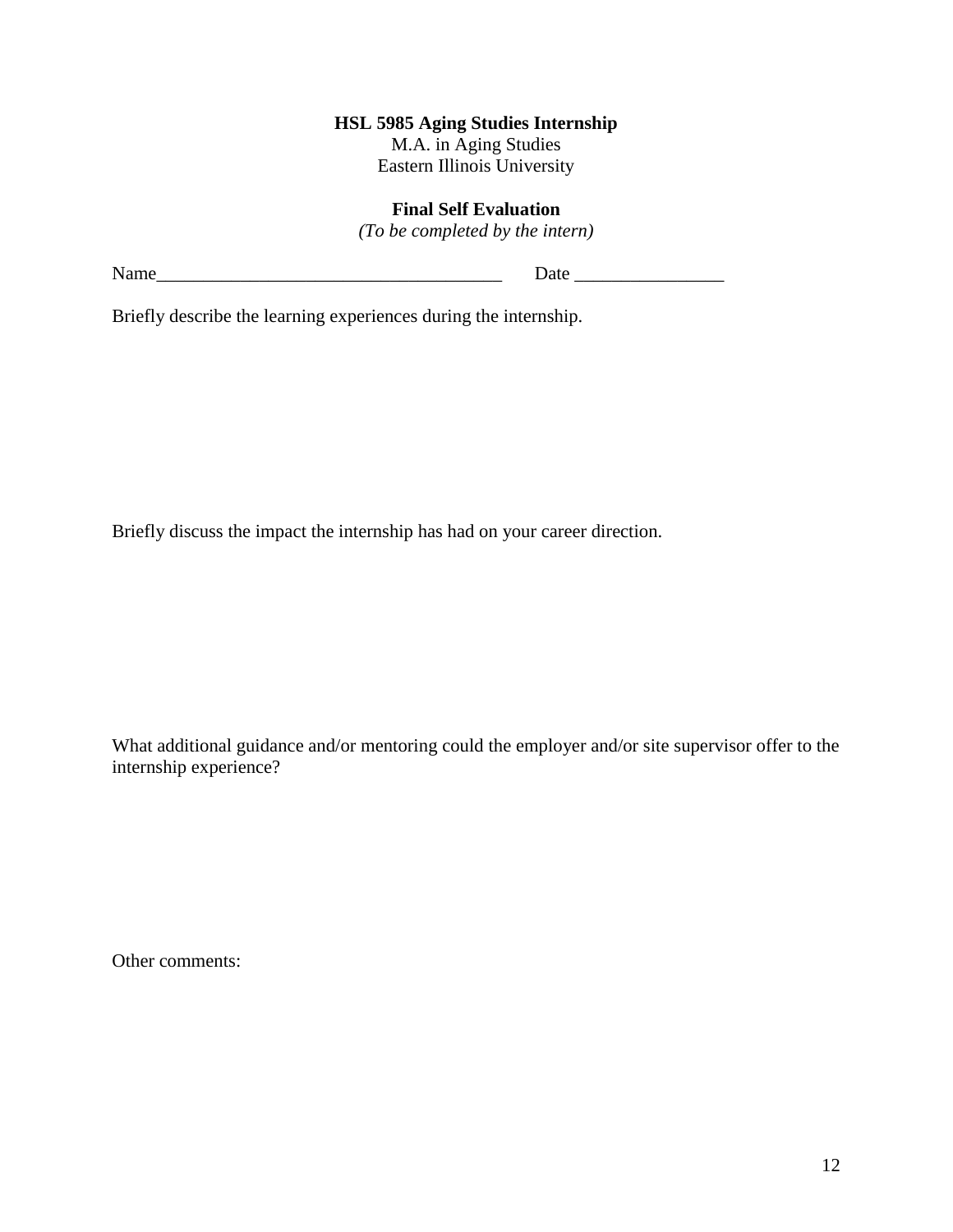M.A. in Aging Studies

Eastern Illinois University

#### **Mid-Term Evaluation of Intern**

*(To be completed by site supervisor)*

| Name of Intern      | Name of Site Supervisor             |
|---------------------|-------------------------------------|
| Signature of Intern | Name of Business/Agency/Institution |
| Date                |                                     |

Address

# **Instruction:**

This evaluation is to be conducted immediately after completing one-half of the total number of hours required. The completed form is to be sent to the faculty internship supervisor via email or mail. Intern will supply contact information, if needed. Agency or business employer evaluation forms may be used instead.

| <b>Performance</b>                           | $\overline{\mathbf{4}}$ | $\overline{\mathbf{3}}$ | $\overline{2}$ | $\bf{0}$ | <b>NA</b> | <b>Comments</b> |
|----------------------------------------------|-------------------------|-------------------------|----------------|----------|-----------|-----------------|
| Knowledgeable of subject matter and applies  |                         |                         |                |          |           |                 |
| knowledge to professional practice           |                         |                         |                |          |           |                 |
|                                              |                         |                         |                |          |           |                 |
| Effective in verbal communication            |                         |                         |                |          |           |                 |
|                                              |                         |                         |                |          |           |                 |
| Effective in written communication           |                         |                         |                |          |           |                 |
|                                              |                         |                         |                |          |           |                 |
| Interacts with others effectively and        |                         |                         |                |          |           |                 |
| appropriately                                |                         |                         |                |          |           |                 |
| Works well with co-workers and clients       |                         |                         |                |          |           |                 |
| (e.g., respect, patience, courtesy, tact)    |                         |                         |                |          |           |                 |
| Displays a positive attitude                 |                         |                         |                |          |           |                 |
|                                              |                         |                         |                |          |           |                 |
| Effective time management skills             |                         |                         |                |          |           |                 |
|                                              |                         |                         |                |          |           |                 |
| Displays ethical behaviors and practices     |                         |                         |                |          |           |                 |
|                                              |                         |                         |                |          |           |                 |
| Displays practical judgment and common sense |                         |                         |                |          |           |                 |
|                                              |                         |                         |                |          |           |                 |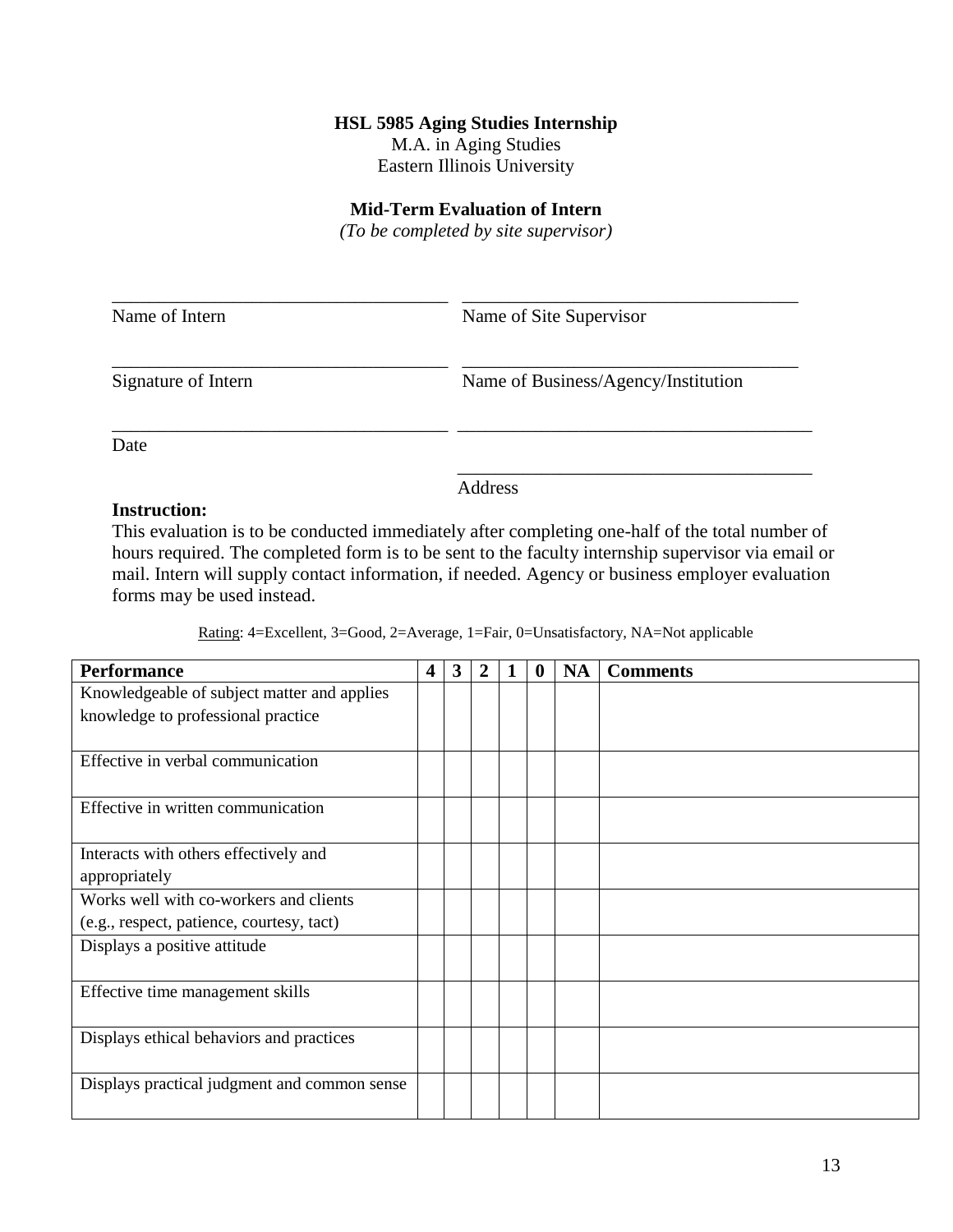# **Mid-Term Evaluation of Intern**

Rating: 4=Excellent, 3=Good, 2=Average, 1=Fair, 0=Unsatisfactory, NA=Not applicable

| <b>Performance</b>                                                                    | 4 | 3 | $\mathbf{2}$ | 0 | <b>NA</b> | <b>Comments</b> |
|---------------------------------------------------------------------------------------|---|---|--------------|---|-----------|-----------------|
| Displays sound decision-making                                                        |   |   |              |   |           |                 |
| Brings an adequate amount of<br>education/training to internship                      |   |   |              |   |           |                 |
| Accepts and follows directions                                                        |   |   |              |   |           |                 |
| Self-motivated/follows through<br>with tasks on own initiative                        |   |   |              |   |           |                 |
| Displays problem-solving skills                                                       |   |   |              |   |           |                 |
| Demonstrates flexibility and<br>readily adapts to new situations/<br>responsibilities |   |   |              |   |           |                 |

| Professionalism                                    | 4 | 3 | $\overline{2}$ | $\bf{0}$ | <b>NA</b> | <b>Comments</b>             |
|----------------------------------------------------|---|---|----------------|----------|-----------|-----------------------------|
| Projects a professional image                      |   |   |                |          |           |                             |
| Reports to/departs from<br>internship site on time |   |   |                |          |           |                             |
| Maintains a satisfactory<br>attendance report      |   |   |                |          |           | Days absent<br>Days present |
| Accepts and implements<br>constructive criticism   |   |   |                |          |           |                             |
| Adapts to physical demands of<br>the job           |   |   |                |          |           |                             |
| Exhibits dedication to profession                  |   |   |                |          |           |                             |
| <b>Overall Evaluation</b>                          |   |   |                |          |           |                             |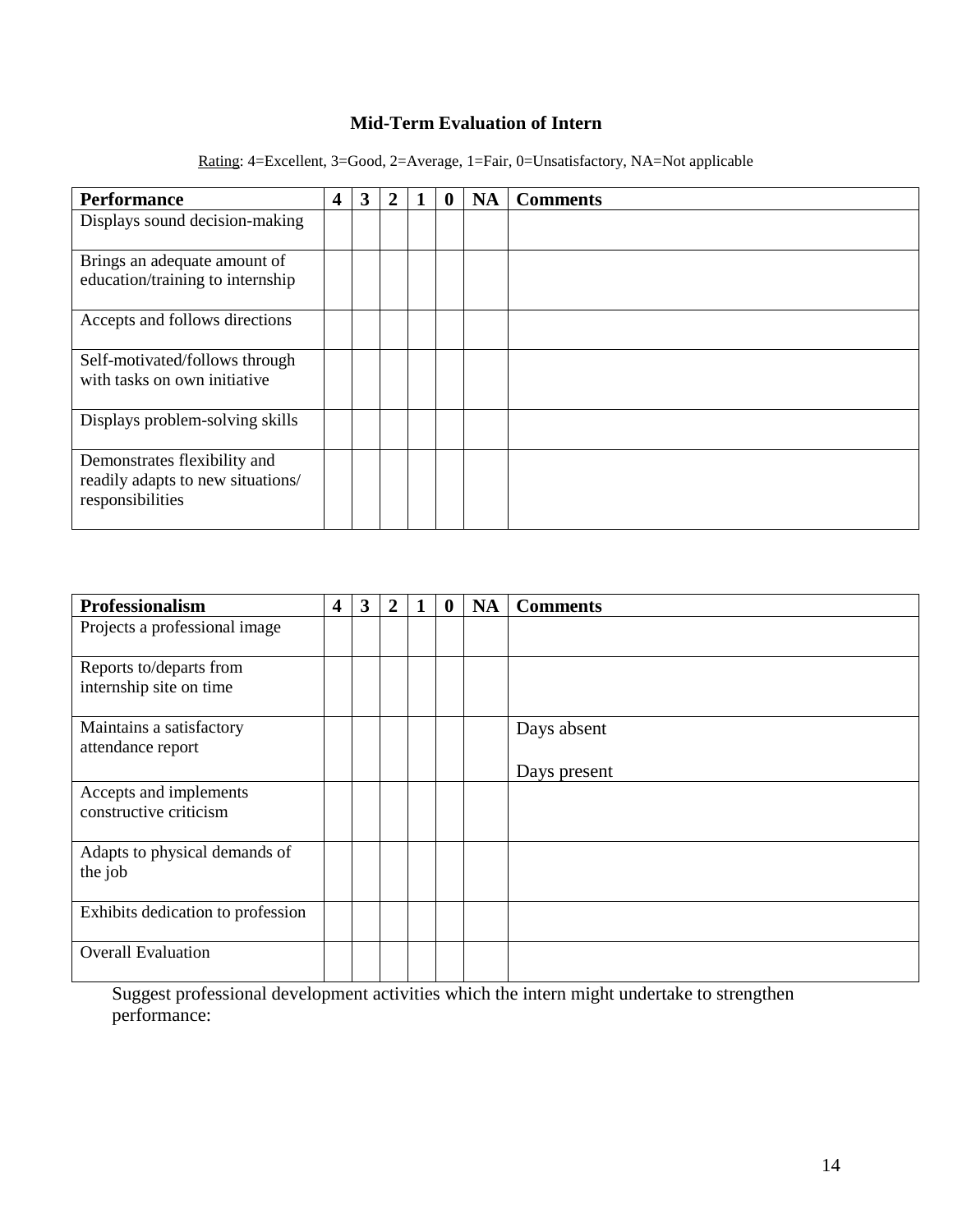M.A. in Aging Studies

Eastern Illinois University

# **Final Evaluation of Intern**

*(To be completed by the site supervisor)*

| Name of Intern      | Name of Site Supervisor             |
|---------------------|-------------------------------------|
| Signature of Intern | Name of Business/Agency/Institution |
| Date                |                                     |

Address

# **Instruction:**

This evaluation is to be conducted immediately after completing one-half of the total number of hours required. The completed form is to be sent to the faculty internship supervisor via email or mail. Intern will supply contact information, if needed.

| <b>Performance</b>                           | $\overline{\mathbf{4}}$ | $\mathbf{3}$ | $\overline{2}$ | $\bf{0}$ | <b>NA</b> | <b>Comments</b> |
|----------------------------------------------|-------------------------|--------------|----------------|----------|-----------|-----------------|
| Knowledgeable of subject matter and applies  |                         |              |                |          |           |                 |
| knowledge to professional practice           |                         |              |                |          |           |                 |
|                                              |                         |              |                |          |           |                 |
| Effective in verbal communication            |                         |              |                |          |           |                 |
|                                              |                         |              |                |          |           |                 |
| Effective in written communication           |                         |              |                |          |           |                 |
|                                              |                         |              |                |          |           |                 |
| Interacts with others effectively and        |                         |              |                |          |           |                 |
| appropriately                                |                         |              |                |          |           |                 |
| Works well with co-workers and clients       |                         |              |                |          |           |                 |
| (e.g., respect, patience, courtesy, tact)    |                         |              |                |          |           |                 |
| Displays a positive attitude                 |                         |              |                |          |           |                 |
|                                              |                         |              |                |          |           |                 |
| Effective time management skills             |                         |              |                |          |           |                 |
|                                              |                         |              |                |          |           |                 |
| Displays ethical behaviors and practices     |                         |              |                |          |           |                 |
|                                              |                         |              |                |          |           |                 |
| Displays practical judgment and common sense |                         |              |                |          |           |                 |
|                                              |                         |              |                |          |           |                 |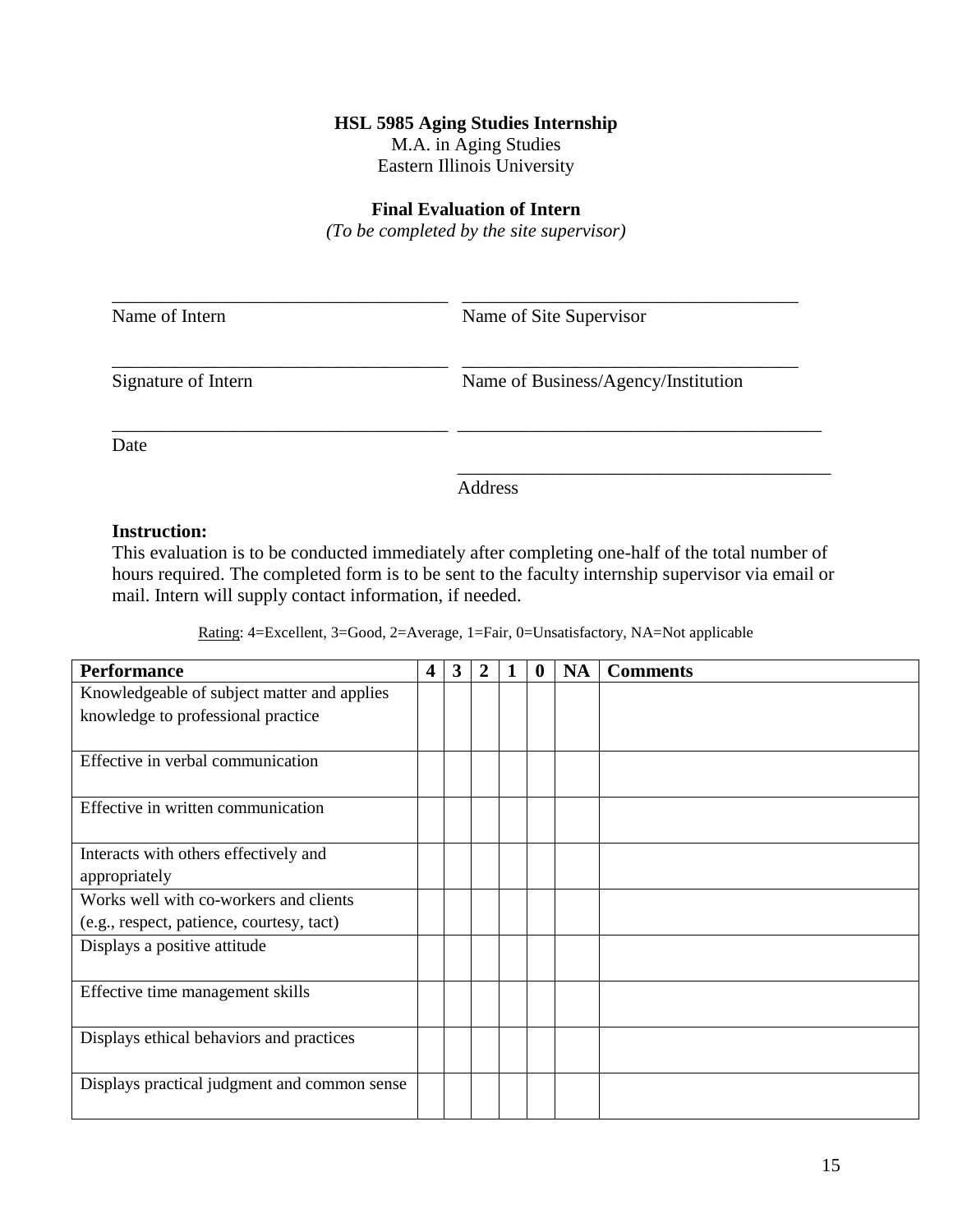# **Final Evaluation of Intern**

Rating: 4=Excellent, 3=Good, 2=Average, 1=Fair, 0=Unsatisfactory, NA=Not applicable

| <b>Performance</b>                                                                    | 4 | 3 | $\mathbf{2}$ | 0 | <b>NA</b> | <b>Comments</b> |
|---------------------------------------------------------------------------------------|---|---|--------------|---|-----------|-----------------|
| Displays sound decision-making                                                        |   |   |              |   |           |                 |
| Brings an adequate amount of<br>education/training to internship                      |   |   |              |   |           |                 |
| Accepts and follows directions                                                        |   |   |              |   |           |                 |
| Self-motivated/follows through<br>with tasks on own initiative                        |   |   |              |   |           |                 |
| Displays problem-solving skills                                                       |   |   |              |   |           |                 |
| Demonstrates flexibility and<br>readily adapts to new situations/<br>responsibilities |   |   |              |   |           |                 |

| Professionalism                                    | 4 | 3 | 2 | $\boldsymbol{0}$ | <b>NA</b> | <b>Comments</b>             |
|----------------------------------------------------|---|---|---|------------------|-----------|-----------------------------|
| Projects a professional image                      |   |   |   |                  |           |                             |
| Reports to/departs from<br>internship site on time |   |   |   |                  |           |                             |
| Maintains a satisfactory<br>attendance report      |   |   |   |                  |           | Days absent<br>Days present |
| Accepts and implements<br>constructive criticism   |   |   |   |                  |           |                             |
| Adapts to physical demands of<br>the job           |   |   |   |                  |           |                             |
| Exhibits dedication to profession                  |   |   |   |                  |           |                             |
| <b>Overall Evaluation</b>                          |   |   |   |                  |           |                             |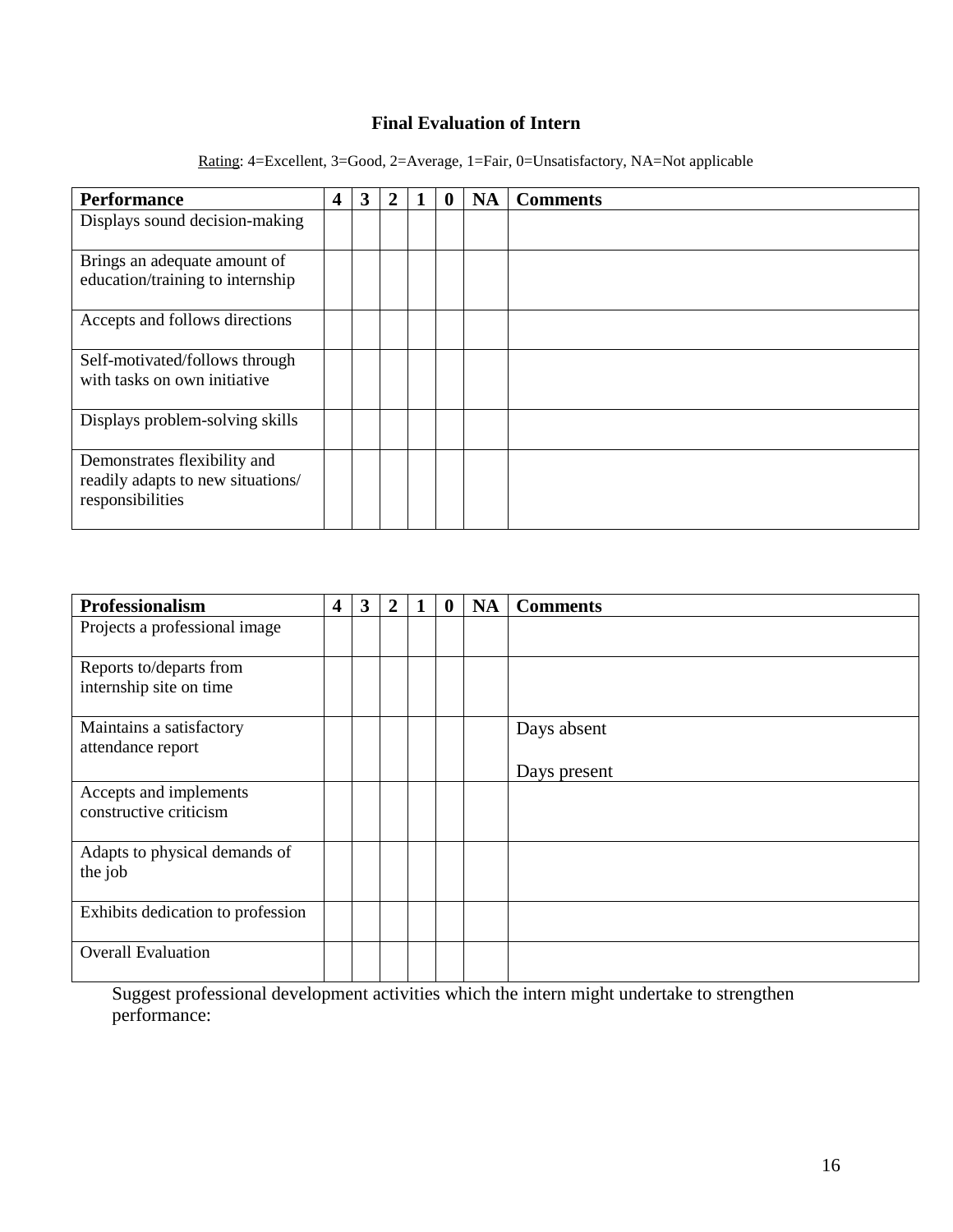M.A. in Aging Studies Eastern Illinois University

# **Final Evaluation of Intern**

*(To be completed by the site supervisor)*

Describe growth and learning that you have observed in the intern during the internship.

Suggest academic courses and/or professional development activities that the intern might pursue to better prepare for career success.

Describe the type of position(s) for which you feel the intern might be best prepared.

State the reasons the intern would or would not be suited for a position with your employment site.

\_\_\_\_\_\_\_\_\_\_\_\_\_\_\_\_\_\_\_\_\_\_\_\_\_\_\_\_\_\_\_\_\_\_\_\_\_\_\_\_\_\_\_\_\_\_\_\_\_\_ \_\_\_\_\_\_\_\_\_\_\_\_\_\_\_\_\_\_\_\_\_\_

Other comments:

Site Supervisor Signature Date